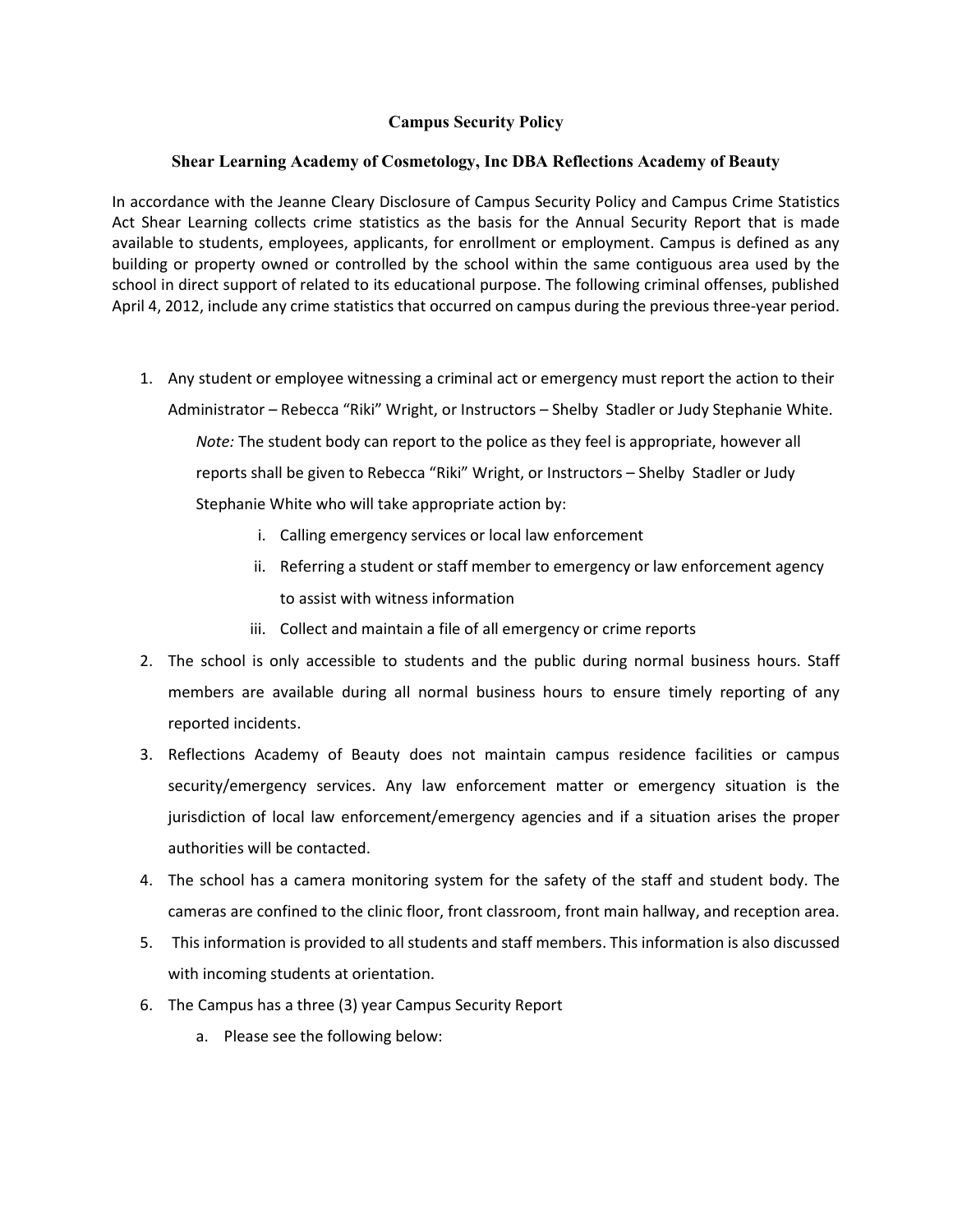## Campus Security Report 2018

## Shear Learning Academy of Cosmetology, Inc DBA Reflections Academy of Beauty

Campus security and safety are important issues in postsecondary education today. As required by the U.S Department of Education, Shear Learning Academy of Cosmetology, Inc, DBA, Reflections Academy of Beauty, is committed to ensuring we are in compliance with the act known as the Jeanne Clery Disclosure of Campus Security Policy and Crime Statistics Act, or Clery Act. This act provides students and families, as higher education consumers, with the information they need to make informed decisions. The Jeanne Cleary Act requires colleges and universities to:

- Publish an Annual Security Report by October 1, documenting three calendar years of select campus crime statistics including security policies and procedures and information on the basic rights guaranteed victims of sexual assault. The law requires schools make the report available to all current students and employees, and prospective students and employees must be notified of its existence and given a copy upon request. Schools may comply with this requirement via the internet if required recipients are notified and provided exact information regarding the on-line location of the report. Paper copies of the ASR should be available upon request. All crime statistics must be provided to the U.S. Department of Education.
- Disclose crime statistics for incidents that occur on campus, in unobstructed public areas immediately adjacent to Shear Learning Academy of Cosmetology, Inc, DBA, Reflections Academy of Beauty. The statistics must be gathered from local law enforcement and other school officials who have "significant responsibility for student and campus activities."
- Issue timely warnings about Clery Act crimes which pose a serious or ongoing threat to students and employees. Institutions must provide timely warnings in a manner likely to reach all members of the campus community. Timely warnings are limited to those crimes an institution is required to report and include in its Annual Security Report.
- Devise an emergency response, notification and testing policy. Institutions are required to inform the campus community about a "significant emergency or dangerous situation involving an immediate threat to the health or safety of students or employees occurring on the campus." An emergency response expands the definition of timely warning as it includes both Clery Act crimes and other types of emergencies (i.e., a fire or infectious disease outbreak). Colleges and universities with and without on-campus residential facilities must have emergency response and evacuation procedures in place. Institutions are mandated to disclose a summary of these procedures in their Annual Security Report. Additionally, compliance requires one test of the emergency response procedures annually and policies for publicizing those procedures in conjunction with the annual test.

## Geography

Campus is defined as "any building or property owned or controlled by the school within the same contiguous geographic area and used by the school in direct support of or related to its educational purpose." The campus includes the facilities located at 241 N. Main, Decatur, IL 62523. There are no buildings or properties owned or controlled by campus student organizations which are recognized by this institution. However, public property that is within Shear Learning Academy of Cosmetology, Inc, DBA, Reflections Academy of Beauty Academy of Cosmetology, Inc's campus would include the parking lot located directly behind the building, as well as the sidewalks along both sides of North Main Street, located directly in front of the school.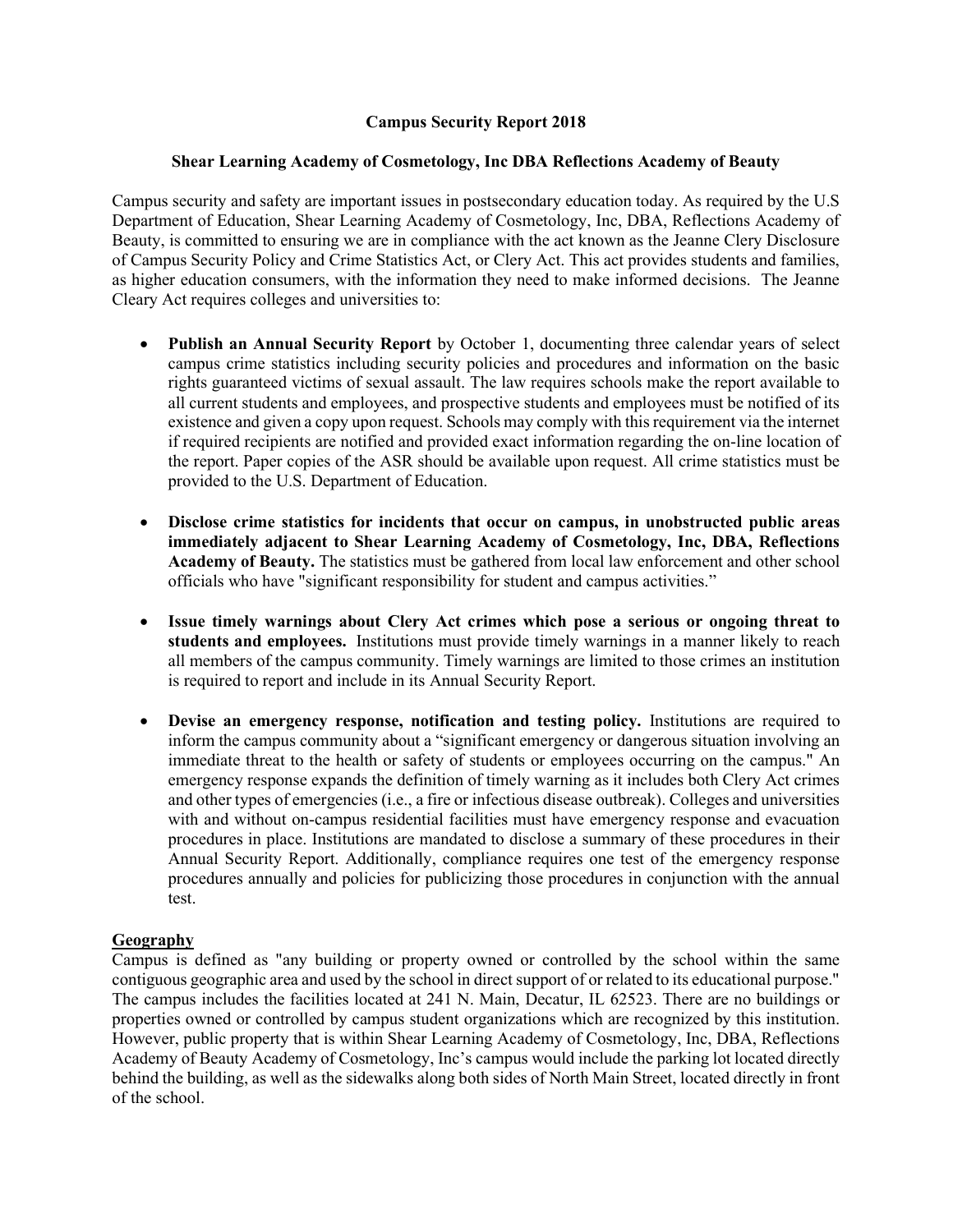## Off-campus Locations and Student Organizations

Shear Learning Academy of Cosmetology, Inc does not own any off-campus locations for student organizations.

#### Timely Warning Policy

Campus wide timely warnings are provided to give students, faculty, and staff timely notification of crimes and other events that may represent a serious or ongoing threat to the campus community and to heighten safety awareness. A Timely Warning will be prepared when a crime is reported to or brought to the attention of the Shear Learning Academy of Cosmetology, Inc, DBA, Reflections Academy of Beauty CSA's (Campus Security Authorities). A CSA is defined as any person who has the authority and duty to take action or respond to particular issues on behalf of the institution. Information for alerts may also come from other law enforcement agencies or other officers.

Information about criminal incidents is reviewed on a case-by-case basis to determine whether those incidents represent a serious or continuing threat to the campus community. Incidents will be reviewed based on the nature of the crime, the facts of the case and the information known to the the CSA's.

This communication is prepared as part of the timely warning requirement of the Jeanne Clery Disclosure of Campus Security Policy and Campus Crime Statistics Act.

#### Who to Contact

Anyone with information warranting a timely warning should report circumstances to any of the Campus Security Authorities (CSA's).

Owner – Rebecca Wright riki@reflectionsacademyofbeauty.com Compliance Officer – Lasonya Jackson lasonya@reflectionsacademyofbeauty.com

## Timely Warning Procedure

The CSA's at Shear Learning Academy of Cosmetology, Inc, DBA, Reflections Academy of Beauty Academy of Cosmetology, Inc will issue a Timely Warning when a report is received of a violent crime against a person or a particularly threatening crime against property on campus that represents an ongoing danger to the safety of students, faculty and staff. Timely Warnings are sequentially numbered, beginning January 1 of each year, and provide details of the crime, a description of the suspect if known, information on whom to contact about the investigation.

When CSA's at Shear Learning Academy of Cosmetology, Inc, DBA, Reflections Academy of Beauty Academy of Cosmetology, Inc become aware of off-crimes investigated by the City of Decatur Police that may present a serious or continuing threat to the campus community, a Timely Warning may be issued. This will be determined by the CSA's on a case-by-case basis based on the facts of the situation, the possible impact to the campus community, and the information provided by the City of Decatur.

Information included in Timely Warnings:

- 1. A succinct statement of the incident.
- 2. Possible connection to previous incidents, if applicable.
- 3. Physical description of the suspect, if available.
- 4. Photo or composite drawing of the suspect, if available.
- 5. Date and time the bulletin was released.
- 6. Other relevant and important information.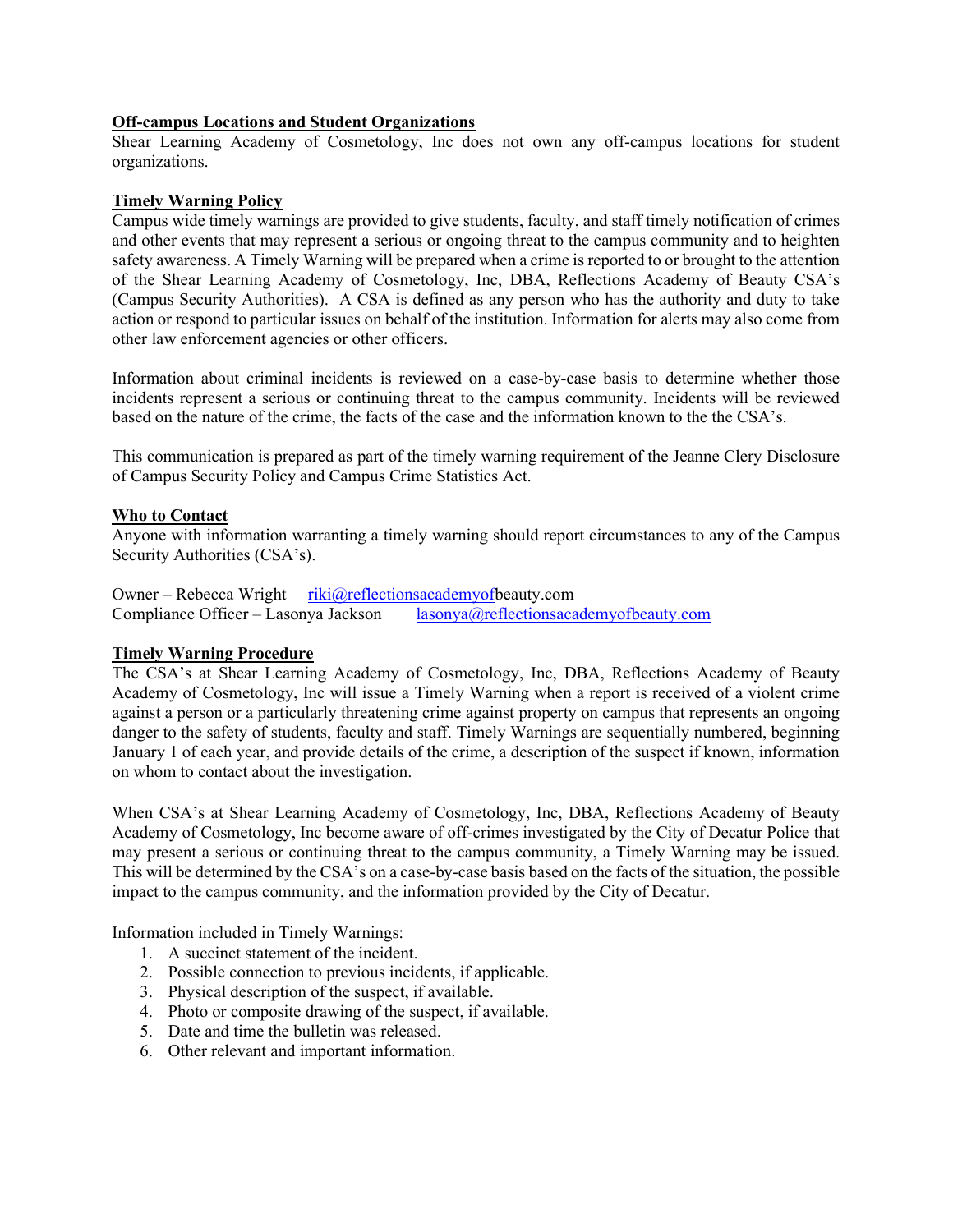The warning will be issued through email, memos, texts or announcements to students, faculty and staff by a member of the administrative personnel listed below. The CSA's may also contact the media directly to distribute information about criminal incidents in some situations.

Owner – Rebecca Wright riki@reflectionsacademyofbeauty.com Compliance Officer – Lasonya Jackson lasonya@reflectionsacademyofbeauty.com

## Emergency Response and Evacuation

In the event that a significant emergency or dangerous situation were to be confirmed on campus involving an immediate threat to the health or safety of students or employees, Shear Learning Academy of Cosmetology, Inc, DBA, Reflections Academy of Beauty will immediately notify all students and staff of the emergency or situation. An emergency or dangerous situation will be confirmed by the CSA's of the school prior to notifying students and staff. Confirmation of such an event will be made after investigation of the situation and determination that an immediate threat is posed.

In the situation that such an event arises, the CSA's of Shear Learning Academy of Cosmetology, Inc, DBA, Reflections Academy of Beauty will initiate the notification of staff and students through verbal announcements. The content of the notification will depend on the emergency taking place. If the owners are unable to be contacted, all staff members will have the authority to carry out a notification to staff and students. Shear Learning Academy of Cosmetology, Inc, DBA, Reflections Academy of Beauty will, without delay, and taking into account the safety of the students and staff, determine the content of the notification and initiate the notification system, unless issuing a notification will, in the professional judgment of responsible authorities, compromise efforts to assist a victim or to contain, respond to or otherwise mitigate the emergency. Evacuation of the school will take place if deemed necessary and beneficial by the CSA's. Staff members will be notified of the decision to evacuate and will be responsible for assisting in the evacuation of all students, clients and other staff members.

Any of the CSA's listed above are responsible for confirming an emergency and initiating the notification system are:

Owner – Rebecca Wright riki@reflectionsacademyofbeauty.com<br>Compliance Officer – Lasonya Jackson lasonya@reflectionsac  $lasonya@reflectionsacademyof beauty.com$ 

To disseminate information to the larger community emergency information will be disseminated to the larger community by television, radio, and Shear Learning Academy of Cosmetology, Inc, DBA, Reflections Academy of Beauty's social media accounts.

## Fire Evacuation Procedure

In case of fire in the school itself or in any building that the school is connected to, school faculty will notify all students and clients.

STAY CALM - Advise all clients that you are not sure of the emergency but need to evacuate the building. Assure all clients that their needs will be taken care of when faculty secure the safety of all students and clients.

All students should take their client, and help other students and clients if need be, and proceed to the nearest exit. Students, clients, and faculty will meet in the parking lot directly across Main Street from the school. It is imperative that all students and clients go to this location so that faculty can do a head count to make sure everyone has made it out of the building.

Once all students and clients are accounted for the needs of the clients will be seen too.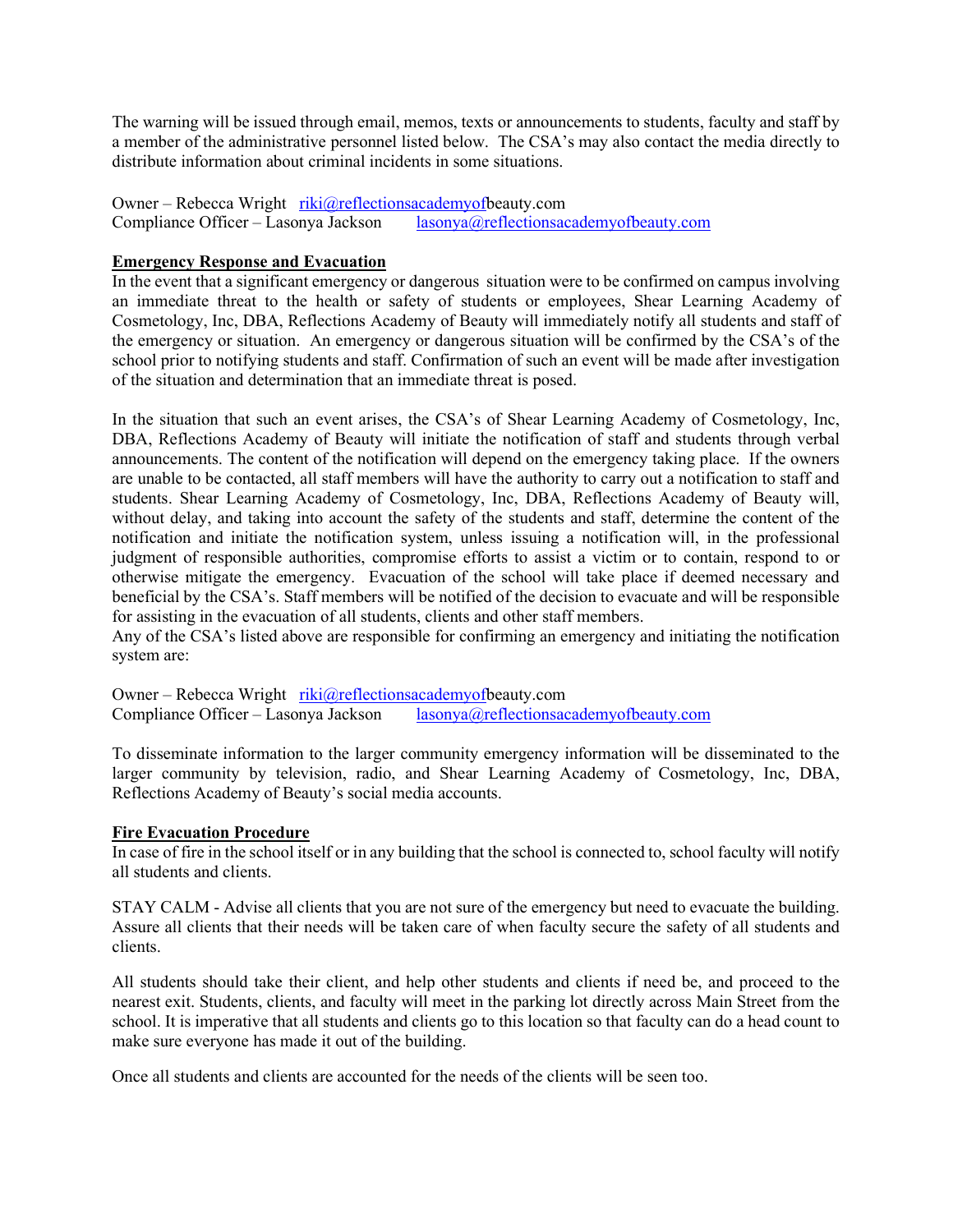#### **Emergency Testing**

Shear Learning Academy of Cosmetology, Inc will test the emergency response and evacuation procedures on an annual basis through performing drills of these procedures. Staff members will be made aware of these tests in advance, however, students will not be notified ahead of time. Each year, when a test is performed, Shear Learning Academy of Cosmetology, Inc, DBA, Reflections Academy of Beauty will also publicize its emergency response and evacuation procedures through literature passed out to all students and staff. Shear Learning Academy of Cosmetology, Inc, DBA, Reflections Academy of Beauty will document each emergency test that is performed. The documentation will include a description of the test, the date the test was held, the time the test started and ended and whether the test was announced to students and staff members.

## Missing Student Notification

Our schools do not provide on-campus housing; therefore, in accordance with Department of Education and HEOA Sec. 488(g) amended HEA Sec.485 (20 U.S.C. 1092): added HEA Sec.485 (j), we do not have a Missing Person Notification Policy.

# Statistics from Local Law Enforcement Agencies

Shear Learning Academy of Cosmetology, Inc will make a good-faith effort to collect crime statistics for all Clery Act crimes committed in the included geographic locations from the Decatur Police Department. Shear Learning Academy of Cosmetology, Inc, DBA, Reflections Academy of Beauty will contact the Decatur Police department via letter or email requesting crime statistics.

## The Annual Disclosure of Crime Statistics:

The CSA's at Shear Learning Academy of Cosmetology, Inc, DBA, Reflections Academy of Beauty prepare this report to comply with the Jeanne Clery Disclosure of Campus Security and Crime Statistics Act. The full report is located in our administrative offices and will be distributed to anyone who may make a request at any time. The students and staff of Shear Learning Academy of Cosmetology, Inc, DBA, Reflections Academy of Beauty will be notified annually of the availability of an updated report via email or memo. This report is prepared in cooperation with the Decatur Police Department well as the Campus Security Authorities at Shear Learning Academy of Cosmetology, Inc, DBA, Reflections Academy of Beauty. Sources of crime statistics include those reported to the City of Decatur, and also reports provided directly to the CSA's at Shear Learning Academy of Cosmetology, Inc, DBA, Reflections Academy of Beauty. These statistics are also submitted to the Department of Ed through their web-based data collection site.

All requests for the report can be emailed or in person to: Owner – Rebecca Wright riki@reflectionsacademyofbeauty.com Compliance Officer – Lasonya Jackson lasonya@reflectionsacademyofbeauty.com

Campus crime, arrest, and referral statistics include those reported to the Decatur Police Department as well as those reported to Campus Security Authorities of Shear Learning Academy of Cosmetology, Inc, DBA, Reflections Academy of Beauty. The campus includes the facilities located at 241 N. Main, Decatur, IL 62523 and also includes the alley space located directly behind Shear Learning Academy of Cosmetology, Inc, DBA, Reflections Academy of Beauty, DBA, Reflections Academy of Beauty as well as the sidewalks along both sides of North Main Street, located directly in front of the school.

\* Shear Learning Academy of Cosmetology, Inc, DBA, Reflections Academy of Beauty became eligible for Title IV Funding in October of 2011, and therefore Crime Statistics are available from October to December 2011.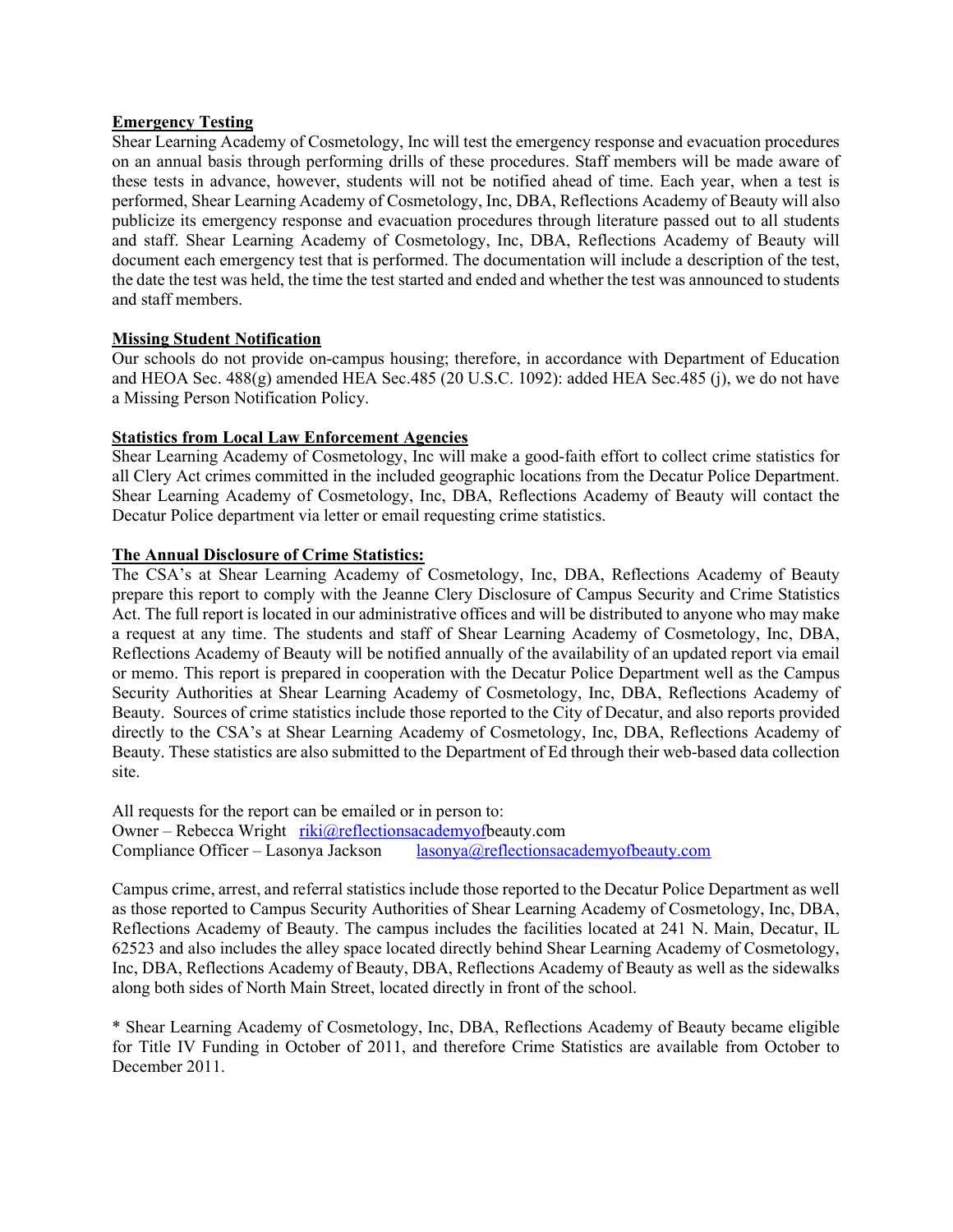| <b>Offenses</b>                     | <b>On Campus</b> |                  |                  | <b>Public Property</b> |                  |                  |
|-------------------------------------|------------------|------------------|------------------|------------------------|------------------|------------------|
|                                     | 2016             | 2017             | 2018             | 2016                   | 2017             | 2018             |
| Murder/Non-negligent manslaughter   | $\mathbf{0}$     | $\mathbf{0}$     | $\theta$         | $\Omega$               | $\mathbf{0}$     | $\Omega$         |
| Negligent Manslaughter              | $\mathbf{0}$     | $\boldsymbol{0}$ | $\boldsymbol{0}$ | $\boldsymbol{0}$       | $\theta$         | $\theta$         |
| Forcible Sex Offenses               | $\boldsymbol{0}$ | $\mathbf{0}$     | $\boldsymbol{0}$ | $\mathbf{0}$           | $\overline{0}$   | $\overline{0}$   |
| Non-forcible sex offenses           | $\overline{0}$   | $\overline{0}$   | $\overline{0}$   | $\overline{0}$         | $\overline{0}$   | $\overline{0}$   |
| Robbery                             | $\overline{0}$   | $\overline{0}$   | $\overline{0}$   | $\overline{0}$         | $\overline{0}$   | $\theta$         |
| Aggravated assault                  | $\overline{0}$   | $\mathbf{0}$     | $\boldsymbol{0}$ | $\overline{0}$         | $\overline{0}$   | $\mathbf{0}$     |
| <b>Burglary</b>                     | $\mathbf{0}$     | $\overline{0}$   | $\mathbf{0}$     | $\overline{0}$         | $\overline{0}$   | $\overline{0}$   |
| Motor vehicle theft                 | $\boldsymbol{0}$ | $\overline{0}$   | $\boldsymbol{0}$ | $\overline{0}$         | $\overline{0}$   | $\theta$         |
| Arson                               | $\mathbf{0}$     | $\overline{0}$   | $\theta$         | $\overline{0}$         | $\theta$         | $\Omega$         |
| <b>Hate Crimes</b>                  | 2016             | 2017             | 2018             | 2016                   | 2017             | 2018             |
| Murder/Non-negligent manslaughter   | $\boldsymbol{0}$ | $\mathbf{0}$     | $\mathbf{0}$     | $\overline{0}$         | $\mathbf{0}$     | $\theta$         |
| Forcible sex offenses               | $\overline{0}$   | $\mathbf{0}$     | $\mathbf{0}$     | $\overline{0}$         | $\mathbf{0}$     | $\Omega$         |
| Robbery                             | $\overline{0}$   | $\overline{0}$   | $\boldsymbol{0}$ | $\overline{0}$         | $\overline{0}$   | $\theta$         |
| Aggravated assault                  | $\boldsymbol{0}$ | $\mathbf{0}$     | $\boldsymbol{0}$ | $\mathbf{0}$           | $\boldsymbol{0}$ | $\overline{0}$   |
| <b>Burglary</b>                     | $\boldsymbol{0}$ | $\mathbf{0}$     | $\boldsymbol{0}$ | $\mathbf{0}$           | $\boldsymbol{0}$ | $\overline{0}$   |
| Motor vehicle theft                 | $\mathbf{0}$     | $\overline{0}$   | $\boldsymbol{0}$ | $\overline{0}$         | $\overline{0}$   | $\theta$         |
| Arson                               | $\mathbf{0}$     | $\mathbf{0}$     | $\boldsymbol{0}$ | $\overline{0}$         | $\boldsymbol{0}$ | $\mathbf{0}$     |
| Larceny-Theft                       | $\boldsymbol{0}$ | $\boldsymbol{0}$ | $\boldsymbol{0}$ | $\boldsymbol{0}$       | $\boldsymbol{0}$ | $\overline{0}$   |
| Simple assault                      | $\mathbf{0}$     | $\mathbf{0}$     | $\boldsymbol{0}$ | $\overline{0}$         | $\overline{0}$   | $\theta$         |
| Intimidation                        | $\overline{0}$   | $\overline{0}$   | $\boldsymbol{0}$ | $\overline{0}$         | $\overline{0}$   | $\overline{0}$   |
| Destruction/Damage/Vandalism of     | $\theta$         | $\overline{0}$   | $\theta$         | $\overline{0}$         | $\theta$         | $\Omega$         |
| property                            |                  |                  |                  |                        |                  |                  |
| <b>Arrests and referrals for</b>    | 2016             | 2017             | 2018             | 2016                   | 2017             | 2018             |
| disciplinary action                 |                  |                  |                  |                        |                  |                  |
| Weapons: Carrying, Possessing, Etc. | $\boldsymbol{0}$ | $\boldsymbol{0}$ | $\boldsymbol{0}$ | $\boldsymbol{0}$       | $\mathbf{0}$     | $\mathbf{0}$     |
| Drug Abuse Violations               | $\overline{0}$   | $\mathbf{0}$     | $\boldsymbol{0}$ | $\mathbf{0}$           | $\overline{0}$   | $\mathbf{0}$     |
| <b>Liquor Law Violations</b>        | $\boldsymbol{0}$ | $\mathbf{0}$     | $\boldsymbol{0}$ | $\mathbf{0}$           | $\boldsymbol{0}$ | $\boldsymbol{0}$ |

# Crime Reporting

For non-emergencies, please contact the Campus Security Authorities 217-425-9117 and the Decatur Police Department non-emergency line 217-424-2711. For emergencies only, please dial 9-1-1 and inform a Campus Security Authority of the emergency. Any suspicious activity or person seen in the parking areas or loitering around vehicles, inside the building or outside the building should be reported to either the CSA's at Shear Learning Academy of Cosmetology, Inc, DBA, Reflections Academy of Beauty or Decatur Police Department.

Shear Learning Academy of Cosmetology, Inc, DBA, Reflections Academy of Beauty encourages anyone who is a victim or a witness to any crime to promptly and accurately report the incident to the police. Police reports in the state of Illinois are public records, and CSA's at Shear Learning Academy of Cosmetology, Inc, DBA, Reflections Academy of Beauty cannot hold reports of crime in confidence. Crimes should be reported to CSA's to ensure inclusion in the Crime Statistics Report and to aid in providing timely warning notices to the students, staff and guests when appropriate. Reports that are to be included in the Crime Statistics Report will be made confidential.

All incidents are reviewed by CSA's and owners of Shear Learning Academy of Cosmetology, Inc, DBA, Reflections Academy of Beauty and potential action will then be taken if, after investigation, it is deemed appropriate. Upon receipt of this report Shear Learning Academy of Cosmetology, Inc, DBA, Reflections Academy of Beauty, DBA, Reflections Academy of Beauty Inc. will determine the appropriate response,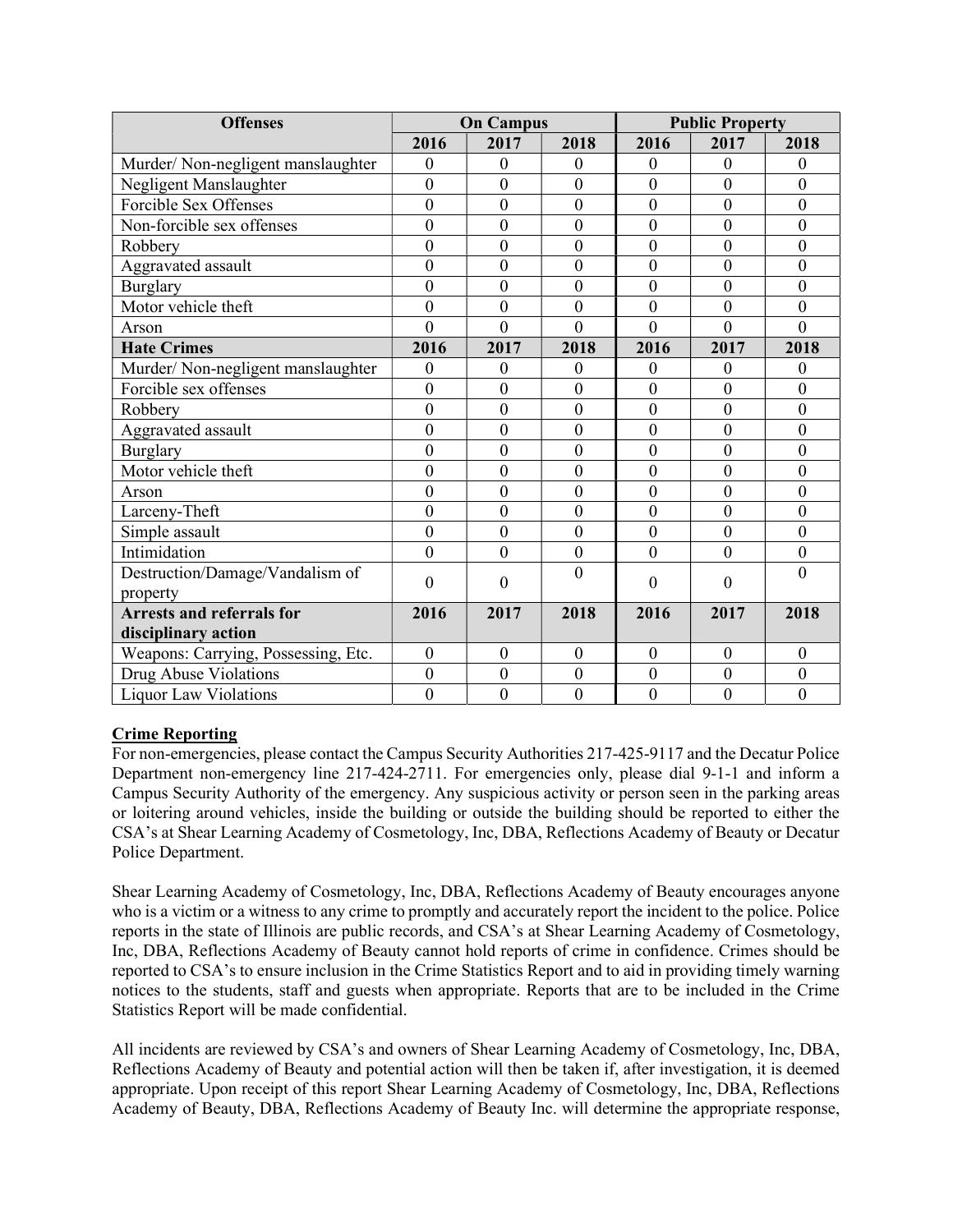which could include disciplinary action against the offender(s), notification to the campus community or other public safety alternatives deemed appropriate given the circumstances. If the incident is criminal in nature, local law enforcement agencies will be notified immediately. If the incident is an emergency, dial 911 immediately.

## Reporting Procedures

Anyone with information warranting a timely warning should report circumstances to any of the Campus Security Authorities (CSA's).

Owner – Rebecca Wright riki@reflectionsacademyofbeauty.com Compliance Officer – Lasonya Jackson lasonya@reflectionsacademyofbeauty.com

All reports will be investigated. Shear Learning Academy of Cosmetology, Inc, DBA, Reflections Academy of Beauty does not have procedures for voluntary, confidential reporting of crime statistics. Violations of the law will be referred to the local law enforcement agency, Decatur Police Department and when deemed appropriate. When a potentially dangerous threat is reported to Shear Learning Academy of Cosmetology, Inc, DBA, Reflections Academy of Beauty, DBA, Reflections Academy of Beauty a timely report or warning will be issued through e-mail announcements, the posting of flyers, in class announcements, memos or other appropriate means.

## Security and Access Policy

During business hours, Shear Learning Academy of Cosmetology, Inc, DBA, Reflections Academy of Beauty will be open to students, parents, employees, contractors, clients and invitees. During non-business hours, access to Shear Learning Academy of Cosmetology, Inc, DBA, Reflections Academy of Beauty is by key, if issued.

Security cameras are currently present in the front entranceway/receptionist area, clinic floor, front classroom, and back hallways. Shear Learning Academy of Cosmetology, Inc, DBA, Reflections Academy of Beauty also has a security system installed.

## Campus Residences

Shear Learning Academy of Cosmetology, Inc DBA, Reflections Academy of Beauty does not have any campus residences.

## Campus Law Enforcement and or Security

Shear Learning Academy of Cosmetology, Inc DBA, Reflections Academy of Beauty does not employ security personnel or Campus Police.

## Pastoral Counselors and Professional Counselors

Shear Learning Academy of Cosmetology, Inc DBA, Reflections Academy of Beauty does not employ any Pastoral or Professionals Counselors

## Security Awareness

A common theme of crime prevention is to encourage students and employees to be aware of their own security and the security of others. The following Safety Tips are distributed to new students at the time of Orientation.

- 1. Do not allow the opportunity for a crime to occur—avoid placing yourself in environments in which it's easier for criminals to commit a personal crime.
- 2. Always keep your doors and windows locked.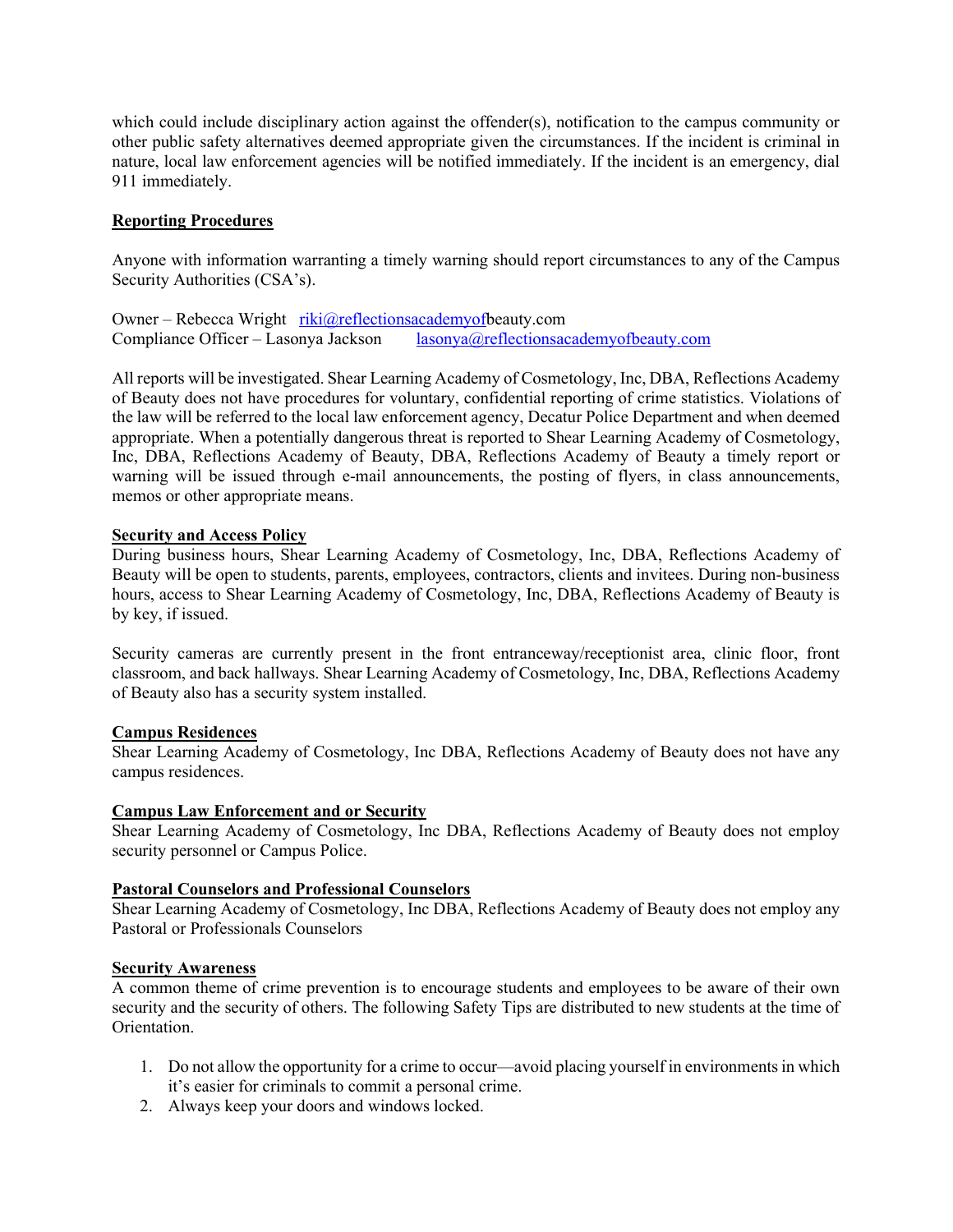- 3. If possible, let a friend or roommate know where and with whom you'll be and when you'll be back when you go out.
- 4. Trust your instincts! If you feel uncomfortable about someone near you on the street, in an elevator, or getting off a bus, head for a populated place or yell for help.
- 5. Use well-lit and busy sidewalks.
- 6. Avoid walking alone or walking near vacant lots, alleys, construction sites, and wooded areas.
- 7. Carry a cell phone, whistle, or a personal alarm to alert people that you need help.
- 8. Lock your car doors and roll up the windows completely even if you're only running a quick errand. Do not leave valuables such as MP3 players and GPS units in plain view.
- 9. If you choose to drink, drink legally and responsibly. Remember that your ability to respond is diminished by over-consumption of alcohol.
- 10. Stay alert at all times and call the police immediately to report suspicious activity.
- 11. Never leave personal property including book bags and laptops unattended.
- 12. Put ICE (In Case of Emergency) in your cell phone, along with a name and telephone number of a loved one, to enable emergency services personnel to contact your family in the event of an emergency.
- 13. Listening to loud music or using your cell phone distracts you from being alert to potential safety issues. Unplug yourself and tune in to your immediate environment.
- 14. Utilize crosswalks at all times and obey the signals at intersections when walking. Under Illinois law, as a pedestrian, you DO NOT have the right of way until you establish yourself in the crosswalk. If you are crossing at any location other than a crosswalk, you MUST yield to vehicular traffic.
- 15. When driving, be aware of pedestrians and bicyclists and yield to them when required by law.

## Preventing and Responding to Sex Offenses

Shear Learning Academy of Cosmetology, Inc DBA, Reflections Academy of Beauty provides literature on sexual assault, date rape education and risk education. During Orientation, all new students will receive a copy of the Rape Awareness information sheet. This information includes how to reduce the risks of various types of rape, and also what you should do if you have been raped.

## Procedures for what you should do if you have been Raped

- 1. If you are a victim of a sexual assault your first priority should be to get to a safe place.
- 2. Victims are strongly encouraged to report the incident to the local police.
- 3. Seek emergency medical care.
- 4. The victim should not change clothes or bathe before going to a hospital in order to preserve physical evidence that may be needed for investigation and prosecution.
- 5. If the victim is reluctant to contact the police initially, she/he should still seek treatment at a hospital to preserve evidence and address any health concerns. Then medical attention should be obtained.
- 6. Contact personnel at Shear Learning Academy of Cosmetology, Inc, DBA, Reflections Academy of Beauty to report the incident. Personnel at Shear Learning Academy of Cosmetology, Inc, DBA, Reflections Academy of Beauty will assist the student in notifying the local police if the students requests assistance.

## Counseling for Victims

Shear Learning Academy of Cosmetology, Inc DBA, Reflections Academy of Beauty does not offer oncampus counseling for victims of sex offenses. However, there are a variety of off-campus services available.

 Growing Strong Sexual Assault Center 217-428-0770 (Decatur) Rape Crisis Services 217-355-5214 (Champaign) RAINN – Rape, Abuse & Incest National Network Hotline 1-800-656-4673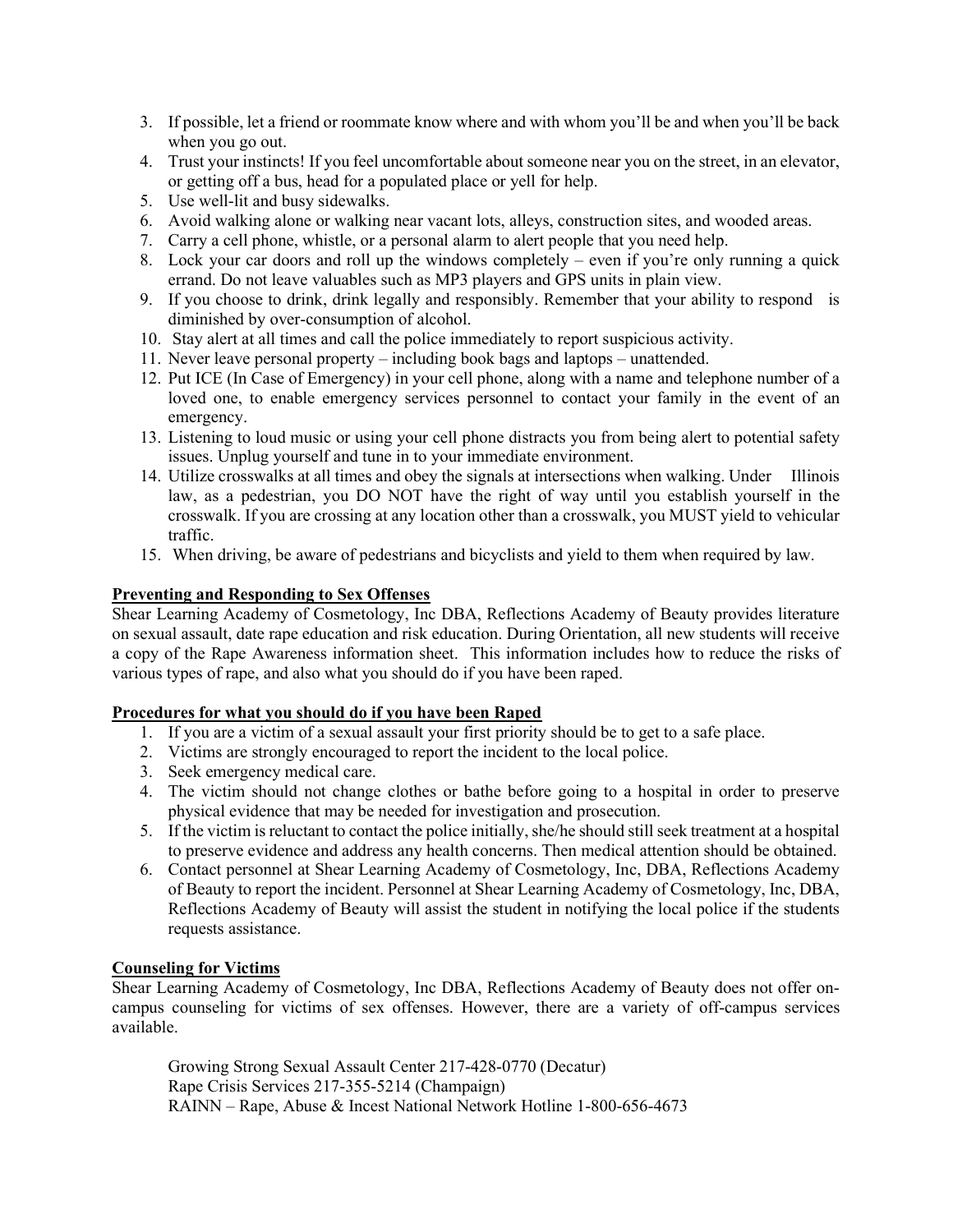# Changes available at Shear Learning Academy of Cosmetology, Inc, DBA, Reflections Academy of Beauty for Victims of Sex Offenses

Personnel at Shear Learning Academy of Cosmetology, Inc, DBA, Reflections Academy of Beauty can assist the victim with issues including, but not limited to, class schedule changes and withdrawal procedures. If the reporting student provides credible evidence that the accused student presents a continuing danger to a person or property or poses an ongoing threat of disrupting the academic process, the personnel at Shear Learning Academy of Cosmetology, Inc, DBA, Reflections Academy of Beauty may take interim disciplinary action against the accused student as appropriate.

## Rights of the Accused and Accuser

Any student or employee who wishes to file a disciplinary complaint may do so by contacting the Campus Security Authority at Shear Learning Academy of Cosmetology, Inc, DBA, Reflections Academy of Beauty. Regardless of whether law enforcement or criminal justice authorities choose to prosecute an act involving a Shear Learning Academy of Cosmetology, Inc, DBA, Reflections Academy of Beauty student or employee, disciplinary action may be imposed through a campus disciplinary proceeding. During such a disciplinary proceeding, the accuser and the accused are entitled to the same opportunities to have others present. Disciplinary sanctions may be imposed on students or employees who commit a sexual offense on campus or in connection with Shear Learning Academy of Cosmetology, Inc, DBA, Reflections Academy of Beauty activities.

Possible sanctions to be imposed following the final determination of disciplinary procedures include suspension or expulsion from Shear Learning Academy of Cosmetology, Inc, DBA, Reflections Academy of Beauty or termination of employment. The accuser and the accused will be informed of the outcome of any disciplinary proceedings brought alleging sexual misconduct.

## Disclosures to an alleged victim

Shear Learning Academy of Cosmetology, Inc, upon written request, will disclose to the alleged victim of a crime of violence, or a non-forcible sex offense, the report on the results of any disciplinary proceeding conducted by such institution against a student who is the alleged perpetrator of such crime or offense. If the alleged is deceased as a result of the crime or offense, the information shall be provided, upon request, to the next of kin of the alleged victim.

## Sex Offenders Information

A list of all registered sex offenders in Illinois is available at www.isp.state.il.us/sor/

## Alcoholic Beverages

The possession, sale, manufacture or distribution of any controlled substance is illegal under both state and federal laws. Violators are subject to school disciplinary action, criminal prosecution, fine and imprisonment. It is unlawful to sell, furnish or provide alcohol to a person under the age of 21. The possession of alcohol by anyone less than 21 years of age in a public place or a place open to the public is illegal. It is also a violation of Shear Learning Academy of Cosmetology, Inc, DBA, Reflections Academy of Beauty's policy for anyone to consume or possess alcohol in any public or private area of campus.

## Illegal Drugs

Shear Learning Academy of Cosmetology, Inc has been designated "drug free". The possession, use, sale, manufacturing or distribution of any controlled substance is illegal under both state and federal laws. Such laws are strictly enforced. Violators are subject to school disciplinary action, criminal prosecution, fine and imprisonment. It is a violation of Shear Learning Academy of Cosmetology, Inc, DBA, Reflections Academy of Beauty's policy for anyone to possess, use, sell, manufacture or distribute any controlled substance on any public or private area of the school campus.